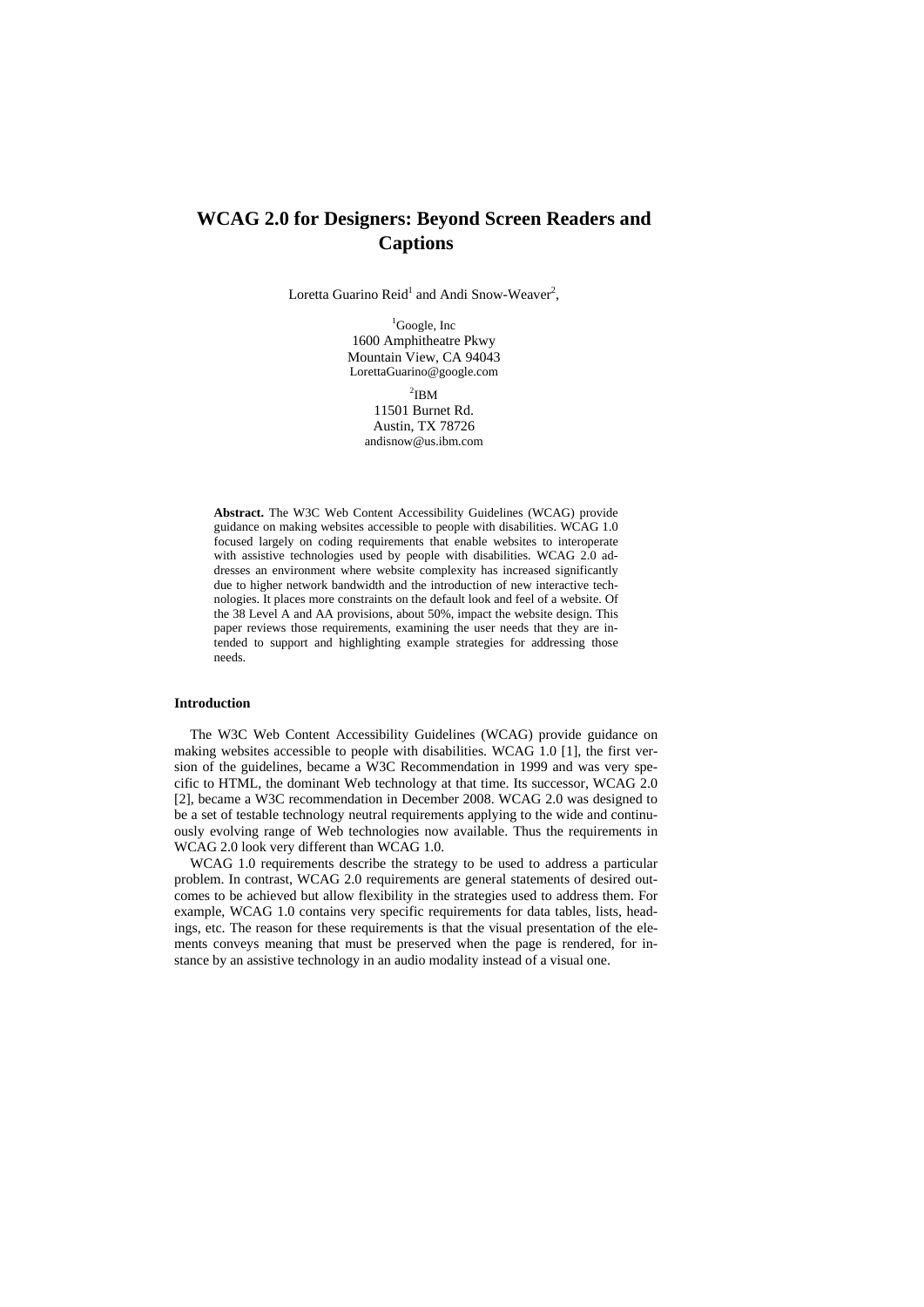But there are other types of content that WCAG 1.0 does not address where the visual presentation conveys meaning. To close this gap and cover all such cases, WCAG 2.0 generalized the requirement to the desired outcome: *Information, structure, and relationships conveyed through presentation can be programmatically determined or are available in text*. The WCAG 1.0 requirements are important strategies for achieving this outcome but they are not the only ones. The WCAG 2.0 requirement is applicable to anything where the visual presentation has meaning.

Since all Web developers cannot be expected to be experts in the strategies available to achieve a required outcome, the W3C has provided the following WCAG 2.0 companion documents to further explain each requirement and provide suggested strategies for achieving it:

- Understanding WCAG 2.0 [3]
- How to Meet WCAG 2.0 [4]

Another significant difference between WCAG 1.0 and WCAG 2.0 is the degree of focus on assistive technology support, which is largely a coding consideration, vs. designing for accessibility.

# **Supporting Assistive Technologies**

WCAG 1.0 focuses largely on coding requirements that enable websites to interoperate with assistive technologies used by people with disabilities. At the time WCAG 1.0 became a W3C Recommendation, the majority of websites were simple information sites. Most consisted of some navigation links across the top or down the left side with a topical article being the main focus of the page. Users interacted with websites by selecting links or perhaps entering some information into a form and submitting it with a button. Interaction required sending a request to a server and waiting for the next page to load into the browser.

Since the design of websites was simple, network bandwidth was low and there wasn't much interactivity, coding for interoperability with assistive technology was generally sufficient for compliance with WCAG 1.0. Of the 46 priority 1 and 2 requirements, only about 35% impact the design of the look and feel of a site. As such, designers were not so involved in website accessibility, leaving its implementation to programmers and verification to testing tools. Websites were overwhelmingly implemented in HTML, so this was generally a valid approach. Ten years ago, it was usually possible to make static HTML websites WCAG 1.0 AA conforming without much impact to the design. Where design changes needed to be made, they were usually minor.

#### **Beyond Assistive Technology Support**

Since then, however, website complexity has increased significantly due to higher network bandwidth and the introduction of new interactive technologies. Interoperability with assistive technology remains critically important. Therefore, WCAG 2.0 also contains provisions for providing the necessary information to assistive technologies to present content in a variety of modalities. Even though a complex site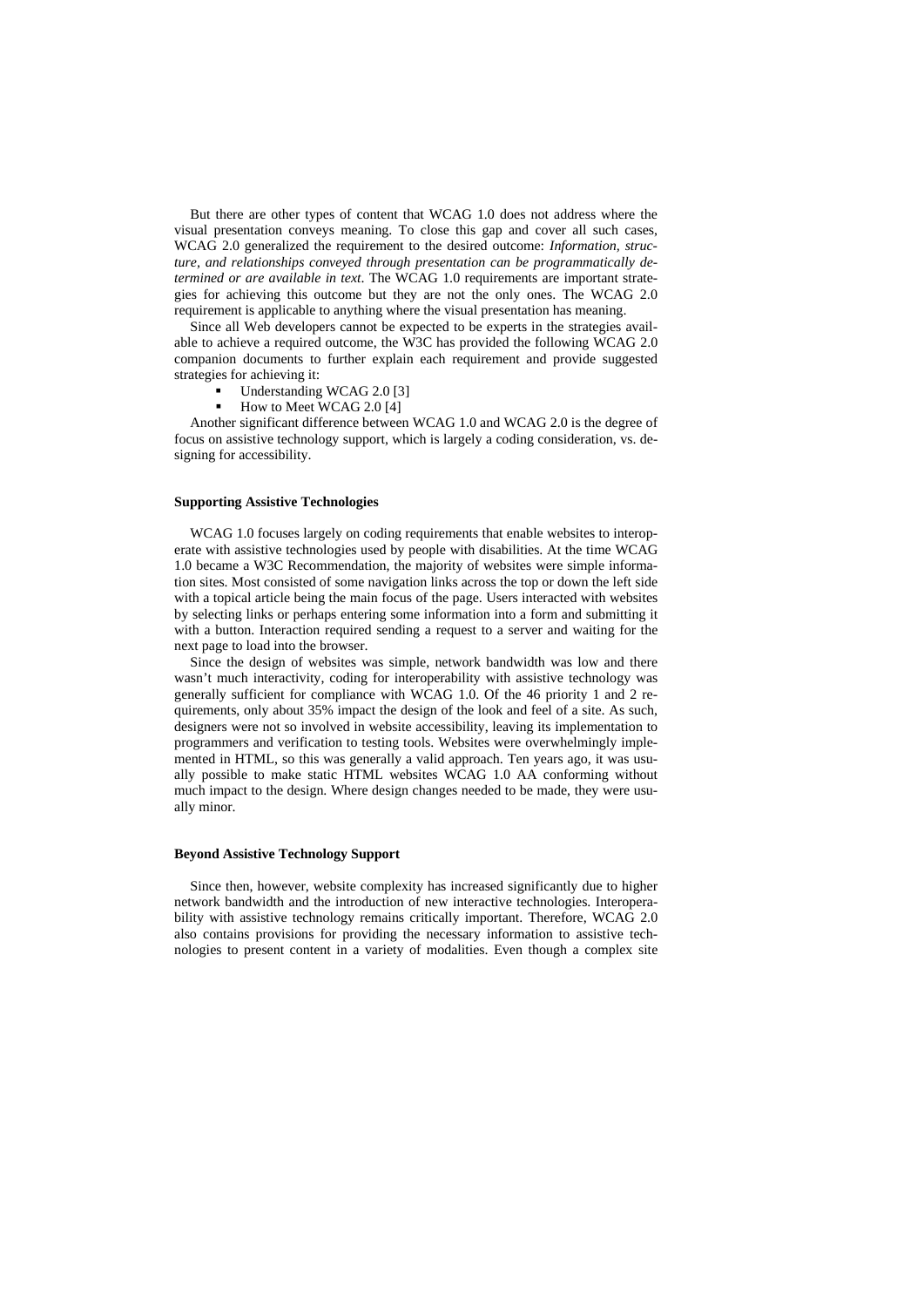might be coded to be interoperable with assistive technologies, it could still be difficult for users with disabilities to use unless their needs were considered in the initial design of the site.

Taking this issue into consideration, WCAG 2.0 places more constraints on the default look and feel of a website. Of the 38 Level A and AA provisions, about 50% impact the website design, most to a greater degree than the design impacts of WCAG 1.0. Consequently, in order to conform to WCAG 2.0, website designers must consider accessibility when designing a site.

Like its predecessor, WCAG 2.0 defines three groups of requirements, Level A, AA, and AAA with Level A being the minimum level of conformance. Level A and AA requirements are those that are applicable to all websites. The testable requirements in WCAG 2.0 are called *success criteria*. References to specific WCAG 2.0 success criteria in this paper will be of the form SC X.X.X. This paper explores the WCAG 2.0 Level A and AA requirements that potentially impact the visual, auditory, and interaction design of a website, examining the user need that they are intended to support and highlighting example strategies that might be used. Level AAA requirements that affect design are not covered in this paper.

Many of these requirements are simplified in this overview, and readers are advised to consult WCAG 2.0 [2] and Understanding WCAG 2.0 [3] for the details of the requirements. Those who are familiar with WCAG 1.0 will also find the *Comparison of WCAG 1.0 Checkpoints to WCAG 2.0* [5] useful.

## **Visual and Auditory Design**

Visual design encompasses many aspects of a website including the color scheme, size of text, layout of the components, and the use of color or movement to attract the user's attention. With the rise of high speed networks, more and more sites are also including audio to enhance the user experience of their site. All of these things can impact a user with a disability.

For users with vision impairments who do not use assistive technology, color, contrast, and text size are critically important. They may find instructions that rely on the user's ability to see the spatial relationships on the display impossible to follow. And they cannot easily scan a page to search for visual cues such as icons used to tag fields in error.

Blind users depend solely on the audio version of the page as rendered by their screen reader software, so audio played automatically when a page is loaded can interfere with their ability to perceive the information on the page.

Users with mobility impairments who use only the keyboard to operate a site must be able to see the location of the keyboard focus. And completing forms can be an especially difficult task for users with disabilities, so care must be taken to consider their needs when designing forms.

We shall review some of the WCAG 2.0 requirements that address these needs.

#### **Color (SC 1.4.1)**

While WCAG 1.0 allows information to be conveyed through color as long as the color is available through markup, WCAG 2.0 requires that color not be the only *vis-*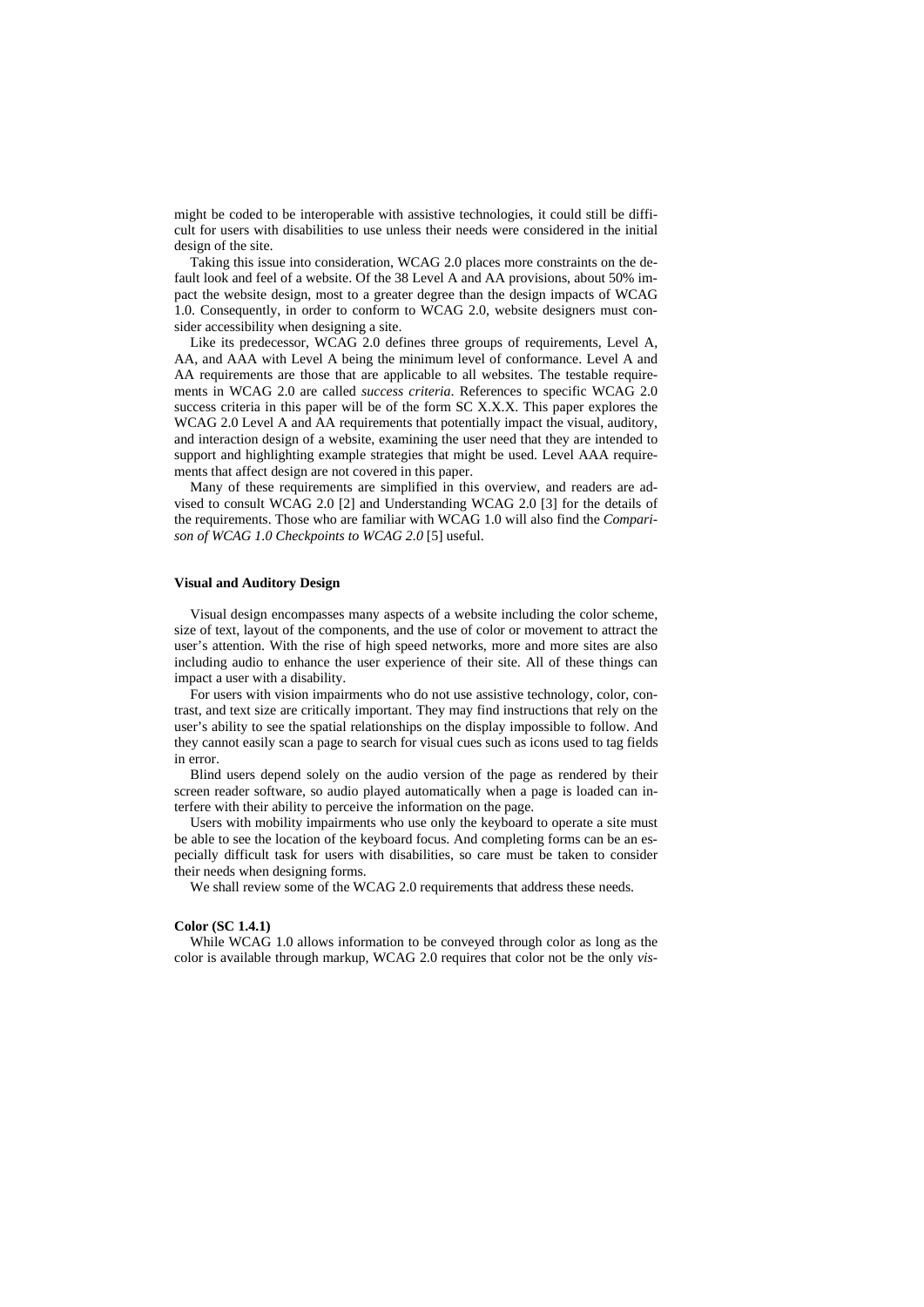*ual* means of conveying information. Strategies for meeting this requirement include providing text or text cues, in addition to the color cues, or using different patterns and textures in addition to different colors.

#### **Contrast (SC 1.4.3)**

WCAG 1.0 requires that there be "sufficient contrast" for text and background color combinations which is a subjective requirement. WCAG 2.0 specifies a particular minimum contrast ratio of  $4.5$  to 1. This testable benchmark provides a level of contrast to people with mild visual impairments that is comparable to the 3:1 minimum level recommended for unimpaired vision [6] [7]. A variety of tools are available for measuring the contrast between various color combinations.

## **Text size (SC 1.4.4)**

WCAG 2.0 requires that text be resizable up to 200%, so that people with mild vision impairments can read the text without need of a screen magnifier. WCAG 1.0 required the use of relative rather than absolute units, which is often a useful technique for supporting resizable text. However, depending upon the technology used and the capabilities of the user agent, there can be other ways to support larger text. Many current browsers provide a zoom function that enlarges the entire page, not just the text.

## **Instructions and sensory capabilities (SC 1.3.3)**

Instructions must not depend on the user's ability to see the content as it is presented on a display device, such as "Press the button on the right." The spatial information may be helpful and should be included. However, additional information must also be included for users who can't see which button is "on the right". For example, "Press the 'submit' button on the right."

#### **Control of audio that plays automatically (SC 1.4.2)**

Web pages that automatically play audio when accessed can interfere with the screen reader audio relied upon by blind users. Any audio that plays automatically must stop playing in less than three seconds or there must be a mechanism for the user to stop it. This requirement ensures that the interference stops quickly or that the user can stop it so he or she can listen to the rest of the content on the page with their screen reader.

#### **Visible keyboard focus indicator (SC 2.4.7)**

Users who rely on the keyboard to operate a web page need a clear visual keyboard focus indicator so they can determine which component will react to keyboard commands. WCAG 2.0 contains a new requirement to address this issue. Design your web page to take advantage of built-in support in browsers, when possible, or provide a custom focus highlight as part of your web design.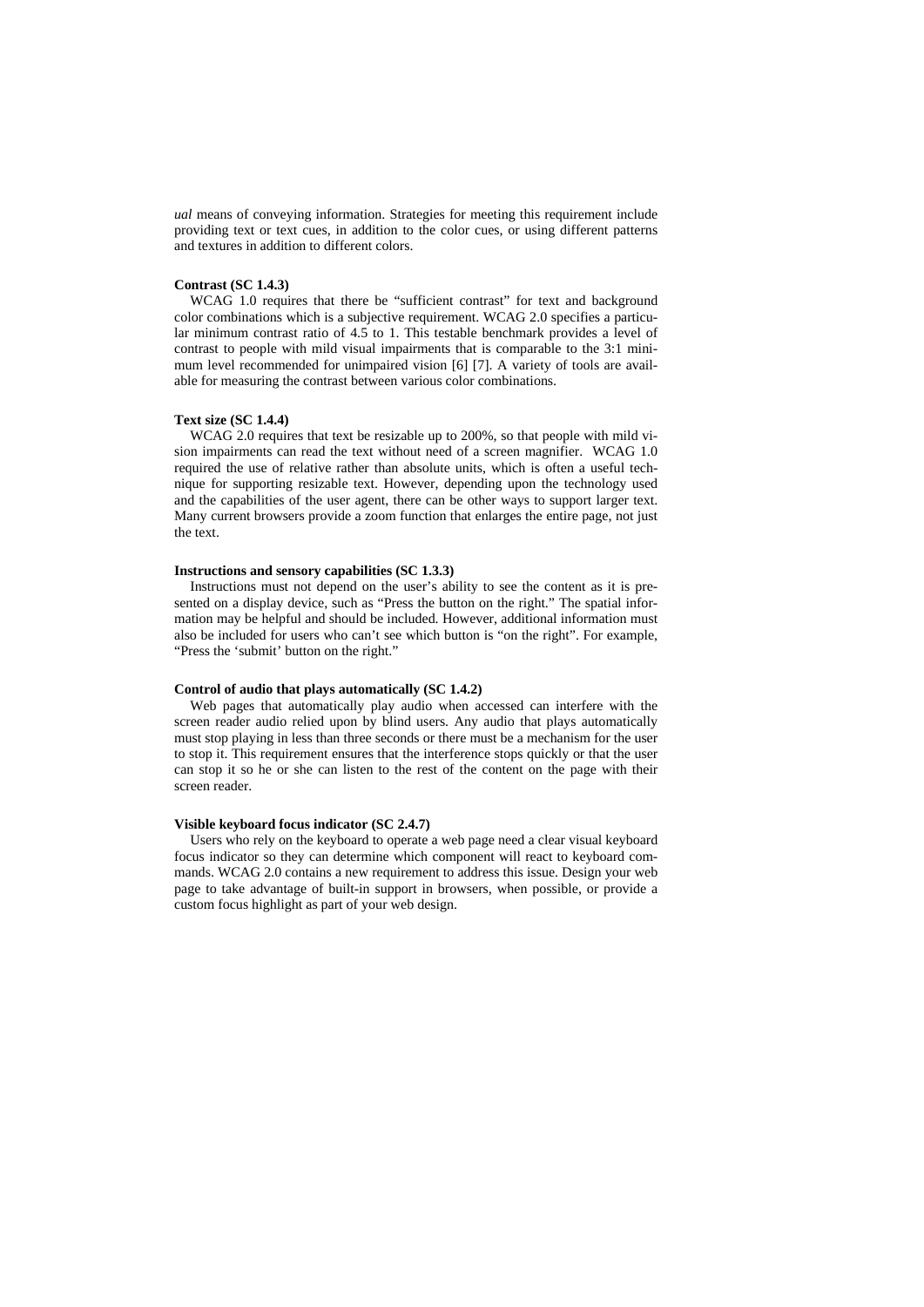### **Triggering seizures (SC 2.3.1)**

Certain types of moving content can trigger seizures in people with photosensitive epilepsy. While WCAG 1.0 required that the screen not flicker to avoid triggering seizures, WCAG 2,0 spells out more clearly what types of flashing content must be avoided. Content that does not flash more than three times in one second will not trigger seizures. Flashing content that occupies a very small area of the display screen also does not cause seizures. Even flashing content that occupies a large area of the display screen does not cause seizures unless it involves certain color combinations. WCAG 2.0 provides measurable criteria for determining whether or not flashing content is acceptable. In contexts where flashing content is desirable, tools are available to evaluate it for conformance with WCAG 2.0.

#### **Labels or instructions where user input is required (SC 3.3.2)**

Labels and instructions help users understand how to complete forms and may be critical for screen reader and magnifier users and those with cognitive disabilities. It is not necessary to provide a visible label for every form field, however, either labels or instructions must be provided. Position labels near the fields they label so that screen magnifier users will be able to see them near the field itself. Examples of expected data formats (for example, *mm/dd/yy* for a date field) qualify as instructions.

#### **Consistent identification for recurring function (SC 3.2.4)**

Users with disabilities take more time to learn to use a site they have never visited before but can become quite efficient once they are familiar with the site. For example, they will use search strategies to quickly locate a function that is expected to occur frequently throughout a site. Label recurring function consistently to help users become more efficient as they use your site.

### **Interaction**

Interaction design is also very important for users with disabilities; both the design of how one operates the site and how one comes to understand how to operate the site. The most basic aspect of interaction is the user's input device. Designers usually assume that users can use a mouse but many users with disabilities can only use a keyboard or specialized input device that mimics a keyboard. With keyboard operation, the order in which objects receive focus is important. In addition, the context should not change in unpredictable ways. In WCAG 1.0, it was assumed that the user agent or browser was responsible for keyboard operation. But with many of the Web technologies now available, website designers must address interaction issues in their designs.

Other interaction design decisions that impact users with disabilities are time limits for completing tasks and the design of navigation mechanisms. Users with disabilities may need a larger amount of time to complete a task and may not detect when information on the page has been updated. They need navigation mechanisms presented in a consistent manner and they need help avoiding or correcting errors.

We shall review some of the WCAG 2.0 requirements in these areas.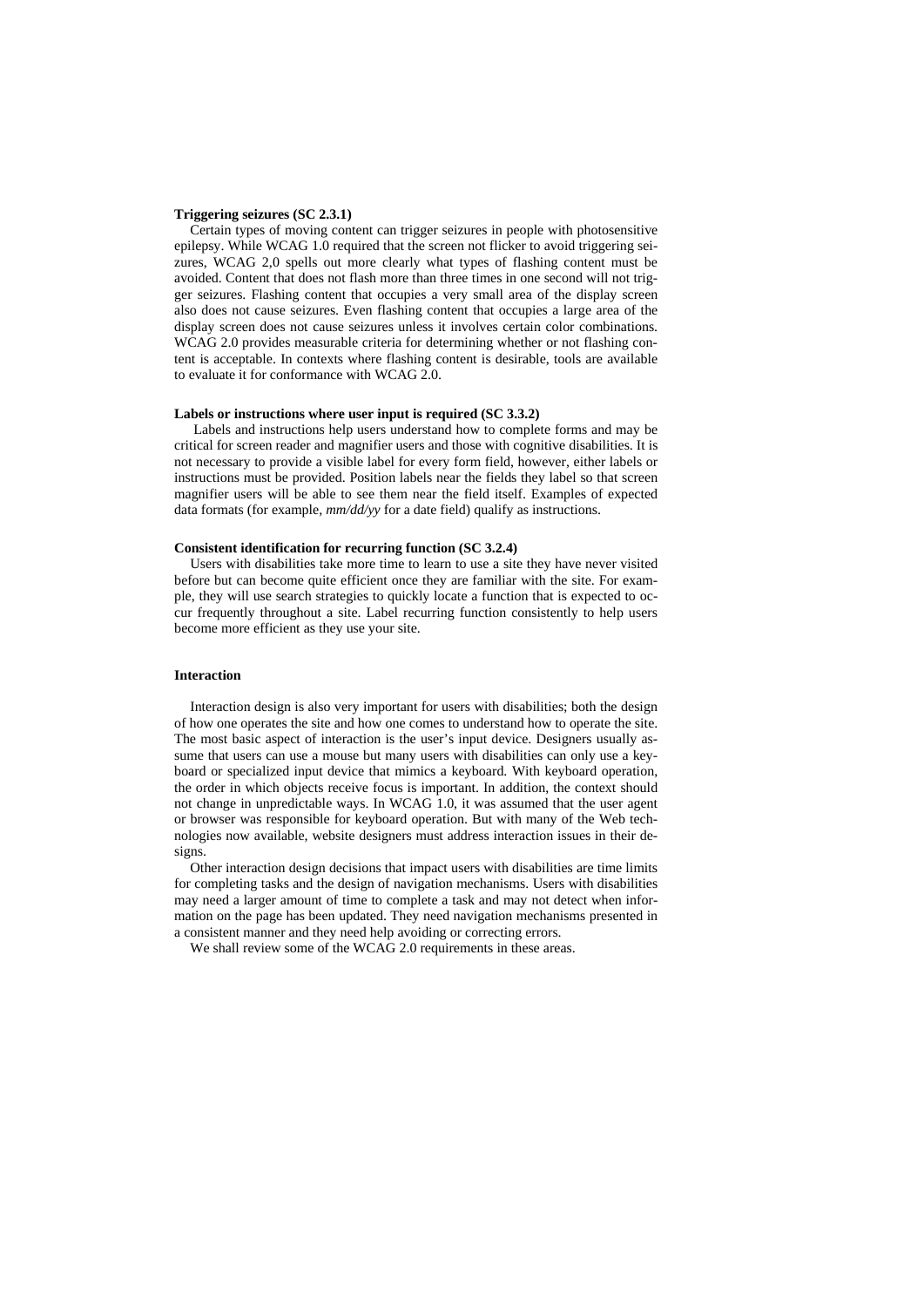# **Keyboard operation (SC 2.1.1 and SC 2.1.2)**

All of the functionality of the site or application must be operable using only the keyboard. Many times this requirement can just be handled in the coding of the web site but there are scenarios where it impacts the website design. For example, server side image maps only support interaction via a mouse. So an alternative method that is keyboard accessible must be included in the design. On pages that mix technologies, some of which are not accessible, the keyboard focus can become trapped in inaccessible content. Provide a means to avoid such inaccessible content or instructions for escaping from it.

#### **Logical sequential focus order (SC 2.4.3)**

Where websites can be navigated in sequential order, e.g. via the Tab key, and that order affects the meaning or operation of the page, a focus order that is consistent with the meaning is essential. If the meaning is affected by the focus order, the designer should specify it so that the programmers can implement it properly. For example, if a form consists of several sections, the focus order should move from section to section, rather than skipping back and forth between sections In general, users will expect focus to follow the natural reading order.

#### **Unpredictable changes of context (SC 3.2.1 and SC 3.2.2)**

WCAG 1.0 contained a provision that restricted the use of spawned windows. Spawned windows can be confusing to users with disabilities because they change the context. But spawned windows are not a problem as long as they don't occur unexpectedly. Furthermore, spawned windows are only one example of a change of context. So rather than address the specific case of spawned windows, WCAG 2.0 addresses changes of context generically and only where they are unexpected such as when the keyboard focus is moved into an interactive component or when the user makes a selection in a component. In contrast, changes of context that occur when selecting a link or button are expected and therefore are not prohibited. Designers may have assumed that the user would explore a form or application visually and only interacts with a component when he or she is certain of their choice. But screen reader users and keyboard only users explore a form or application by navigating to all of the interactive components sequentially. If moving keyboard focus to a component or selecting a value from a set of options causes a form to be submitted or a new window to be opened, it can be disorienting or result in the form being submitted unintentionally. In certain technologies, this can make it impossible for keyboard users to complete forms. Design your site so that changes of context occur only when users take actions such as selecting a button or a link.

#### **Time limits (SC 2.2.1)**

Users with disabilities often require significantly more time to complete a task than users without disabilities. They may be slowed down by their use of assistive technology. Screen reader users can't scan the form quickly and complete only the required fields or those of interest. They have to read sequentially through all of the fields in a form. Some mobility-impaired users only have the ability to press a single button or switch. They use software that scans through each key on an onscreen keyboard until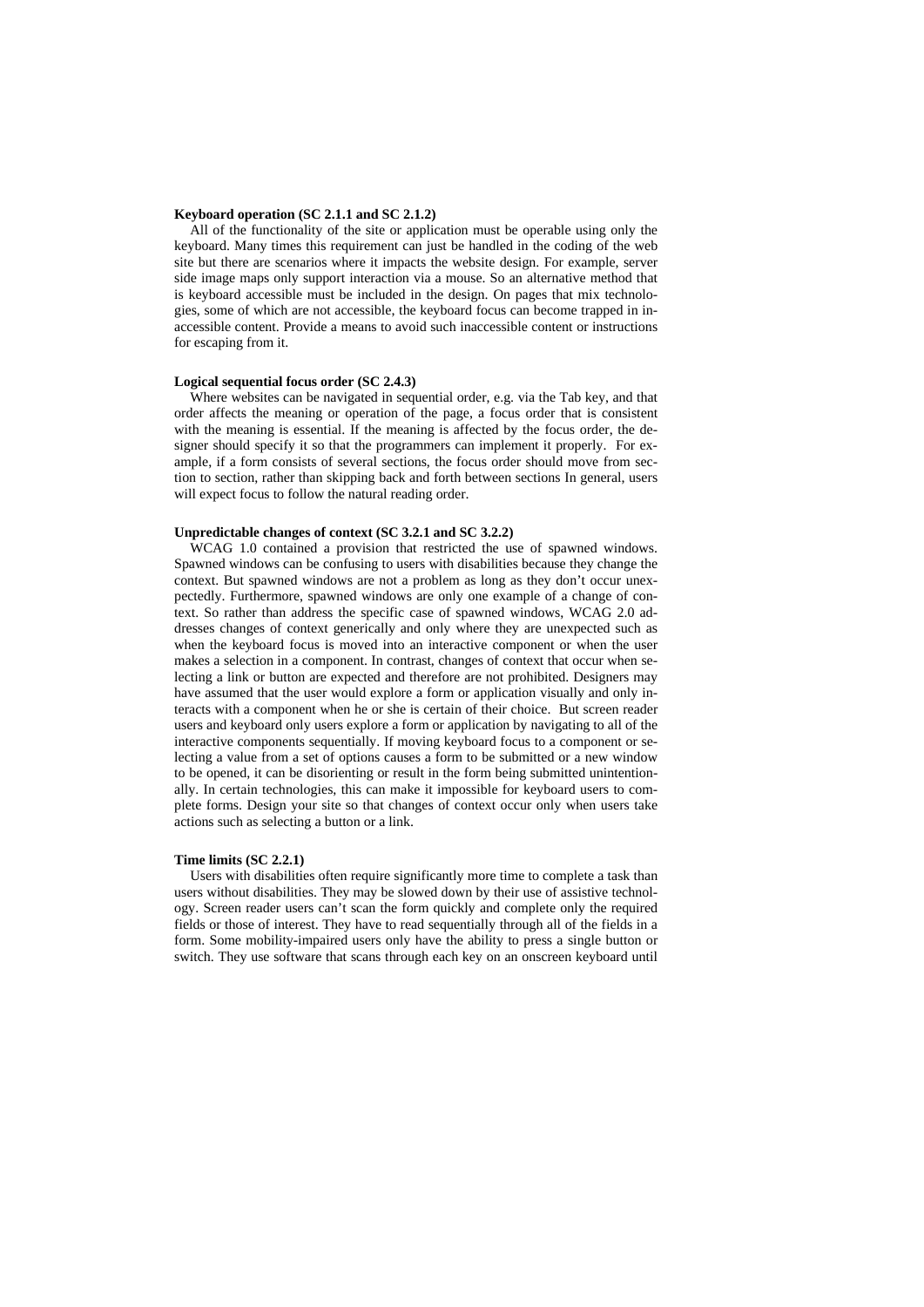the user activates the button or switch to select the desired character or function key. And some users with reading disabilities need a lot more time to read and understand information and instructions. It is best if time limits can be avoided altogether but this may not be possible due to limited resources or security exposures. If they can't be avoided, provide settings that allow users to disable time limits or adjust them. Or warn the user that a time limit is about to expire and allow him or her to extend it in order to complete the task. For WCAG 2.0 AA conformance, exceptions are allowed for time limits that are essential to the task, for real-time events such as an auction, or time limits of more than 20 hours.

#### **Moving or auto-updating information (SC 2.2.2)**

Content that is moving or auto-updating can be a problem for anyone who has trouble reading text quickly or who is easily distracted by motion. It also causes difficulties for screen reader users. Better design is to provide a way for users to start such activity explicitly, rather than starting automatically. When it does start automatically, there must be a way for users to stop or pause the activity.

#### **Consistent order of navigation (SC 3.2.3)**

Just as they benefit from consistent identification for recurring functions, users with disabilities benefit from a familiar order to navigation elements that are repeated on different pages within the site. Consistency makes it easier to navigate within and interact with the page, particularly for users who cannot scan the entire page quickly and easily. Navigation bars, menus, and other sets of interactive elements should occur in a consistent order throughout the website or application.

#### **Errors (SC 3.2.2, SC 3.3.1 and SC 3.3.3)**

Detecting and correcting errors is a particularly problematic task for users with disabilities. When visual cues are used to indicate fields that contain input errors, the assumption is that the user can scan the form quickly to locate the errors. But for users who are unable to scan the form quickly, this is a tedious task of re-navigating the form to search for the error indications. These users may become so frustrated that they abandon the task altogether. Of course visual cues are helpful to users who can see and should be used where appropriate, however, also provide a text message that describes the error as specifically as possible along with suggestions for correcting the error. Errors in legal or financial transactions or in tasks that result in the deletion of data can have serious implications such as purchasing the wrong product or submitting an unintentional bid in an auction. WCAG 2.0 requires one of three strategies for this important scenario: 1) the transaction must be reversible, 2) the information entered by the user must be checked for errors and the user must be provided an opportunity to correct the errors, or 3) the user must be given an opportunity to review the information entered and change it before committing the transaction.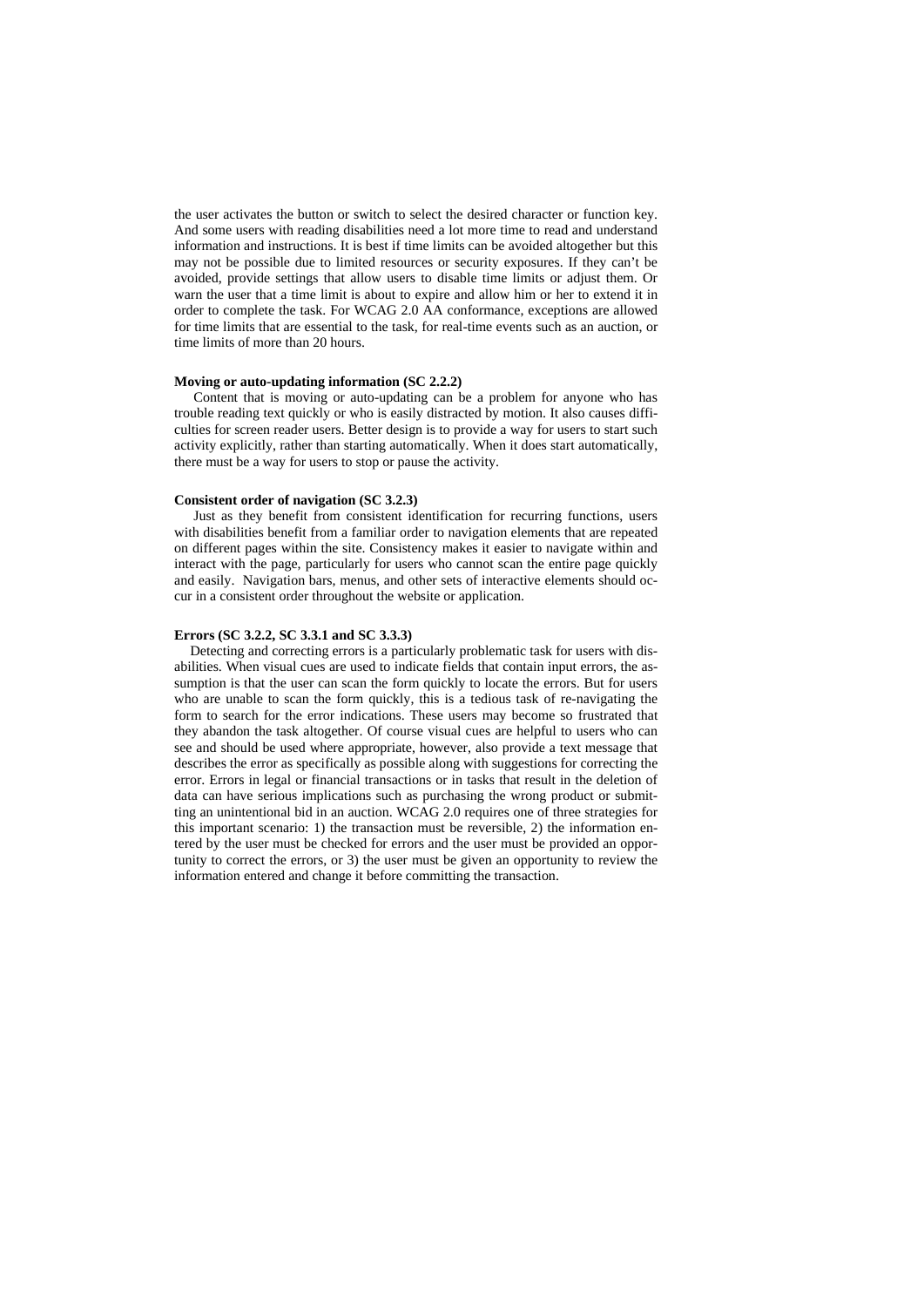# **Accessibility Support for Uses of a Web Technology**

In addition to meeting the individual provisions that impact the design, designers who specify the implementation technologies must also understand the WCAG 2.0 concept of accessibility support.

WCAG 2.0 does not require the use of particular technologies. Neither does it prohibit the use of particular technologies by requiring that a site be usable when they are disabled. WCAG 1.0, in contrast, requires that documents can be read without stylesheets, and that pages be usable when scripts or applets are turned off or not supported. Nor are there any WCAG 2.0 provisions that require workarounds "until user agents" support a particular function as there are in WCAG 1.0.

However, designers must not assume that every Web technology can be accessed by people with disabilities using assistive technologies. Rather they must investigate the current level of accessibility support of each technology they intend to use. For WCAG 2.0 conforming content, they may only use technologies in ways that are accessibility supported by the browsers and assistive technologies available to their users. Where new technologies that are not accessibility supported are required or desired, they may still be used as long as alternative versions of the information and functionality are provided in ways that are accessibility supported.

WCAG 2.0 introduced the concept of accessibility support because it recognized that new technologies continue to emerge on the web. It is important to provide a pathway for new technologies to become available for users with disabilities. Even when these technologies provide the features needed for accessibility, it may take time for assistive technologies to catch up. Authors may provide content using a new technology for users who have the necessary support as long as they do not rely upon the technology until it is accessibility supported. In other words, when using newer technologies that are not accessibility supported, be sure to design equivalent versions of the content and function using technologies that are accessibility supported.

Authors are encouraged to rely upon the **fewest technologies** possible and to use progressive enhancement techniques to incorporate newer technologies that have inconsistent accessibility support.

# **Conforming Alternate Versions**

Designers will find WCAG 2.0 more flexible in allowing multiple strategies to be used to achieve a desired functional outcome. WCAG 1.0 permitted a link to an alternate page that was accessible and used W3C technologies. WCAG 2.0 permits alternate versions of web pages as long as the user with disabilities can find the conforming alternate version. Some alternate versions may even be specialized for particular disabilities, such as versions written to different reading levels or that use a visual layout that is easier for users with certain cognitive disabilities.

There are a variety of mechanisms that can be provided to find a conforming version. A nonconforming page could contain a link to the conforming page, as long as the link itself conforms to WCAG 2.0. Or a nonconforming page could contain controls to change to a style that conforms provided the controls used to change the style conform to WCAG 2.0. This technique can be particularly useful for achieving the re**Comment [als1]:** ???? Does the number really matter as long as they're accessibility supported?